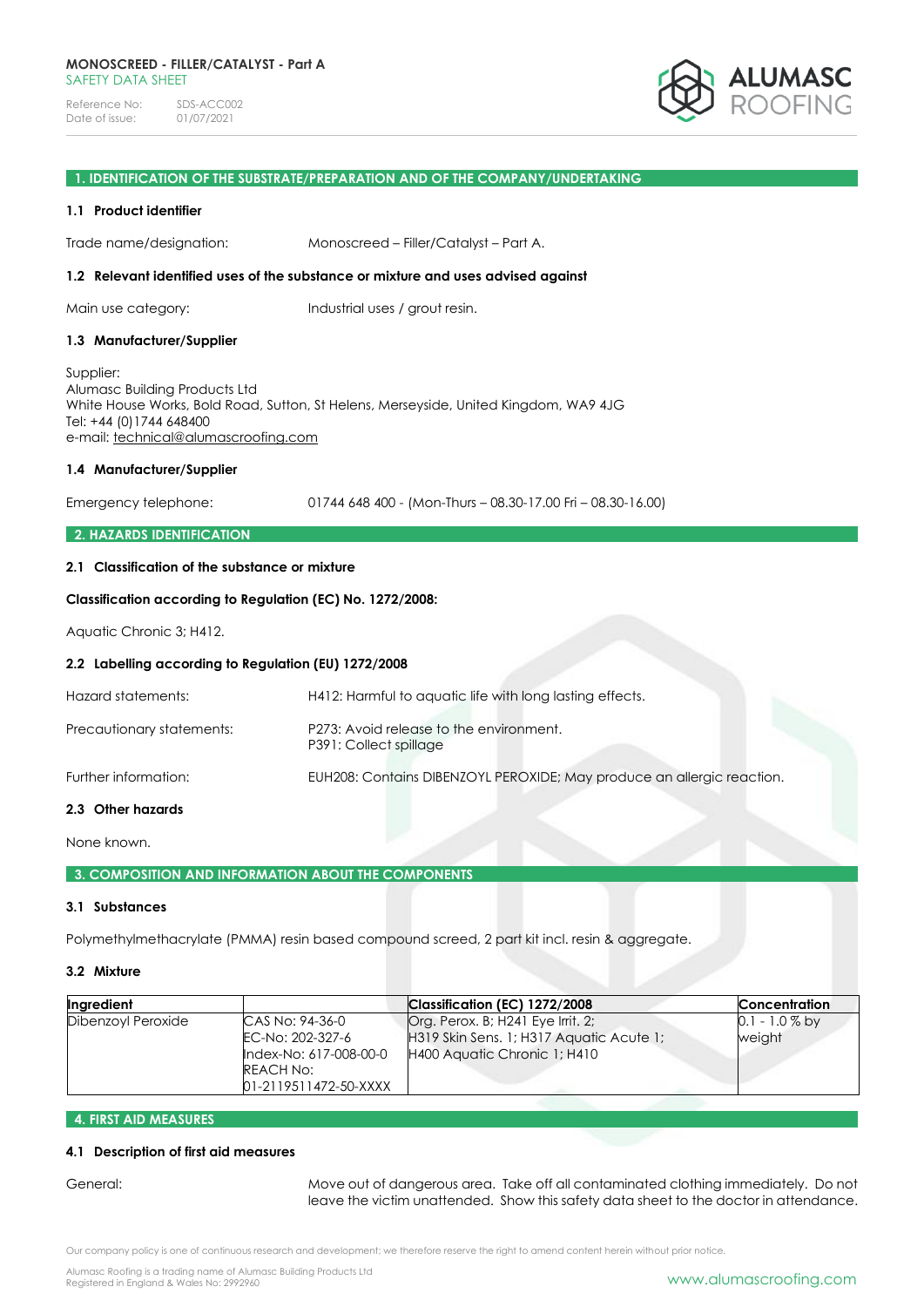#### **MONOSCREED - FILLER/CATALYST - Part A** SAFFTY DATA SHFFT

Reference No: SDS-ACC002<br>Date of issue: 01/07/2021 Date of issue:



| Inhalation:   | If you feel unwell, seek medical advice (show the label where possible).                                                                             |
|---------------|------------------------------------------------------------------------------------------------------------------------------------------------------|
| Skin contact: | Wash off immediately with soap and plenty of water. If skin irritation occurs, seek<br>medical advice/attention.                                     |
| Eye contact:  | Check for and remove any contact lenses. Rinse immediately with plenty of water and<br>seek medical advice.                                          |
| Ingestion:    | Rinse mouth. If swallowed, seek medical advice immediately and show the container<br>or label. Keep person warm and at rest. Do NOT induce vomiting. |

# **5. FIRE-FIGHTING MEASURES**

## **5.1 Extinguishing media**

## **Suitable extinguishing media:**

Carbon dioxide (CO2), foam, water spray, dry powder.

## **Unsuitable extinguishing media:**

High volume water jet.

#### **5.2 Special hazards arising from the substance or mixture**

Hazardous decomposition products formed under fire conditions.

#### **5.3 Advice for fire-fighters**

In the event of fire, wear self-contained breathing apparatus.

#### **Additional information:**

Fire residues and contaminated fire extinguishing water must be disposed of in accordance with local regulations. Do not allow run-off from fire-fighting to enter drains or water courses.

#### **6. ACCIDENTAL RELEASE MEASURES**

## **6.1 Personal precautions, protective equipment and emergency procedures**

Avoid dust formation. Use personal protective equipment.

#### **6.2 Environmental precautions**

Do not allow to enter drains or watercourses. If the product contaminates lakes, rivers, or sewers, inform the appropriate authorities in accordance with local regulations.

## **6.3 Methods and materials for containment and cleaning up**

Avoid dust formation. Use mechanical handling equipment. Clean contaminated surface thoroughly. Dispose of in accordance with local regulations.

#### **6.4 Reference to other sections**

See Section 1 for emergency contact information. See Section 8 for information on appropriate personal protective equipment. See Section 13 for additional waste treatment information.

## **7. HANDLING AND STORAGE**

## **7.1 Precautions for safe handling**

Avoid dust formation. Wear personal protective equipment. Handle and open container with care. Avoid contact with skin and eyes.

Smoking, eating and drinking should be prohibited in the application area. For personal protection see Section 8. Observe label precautions.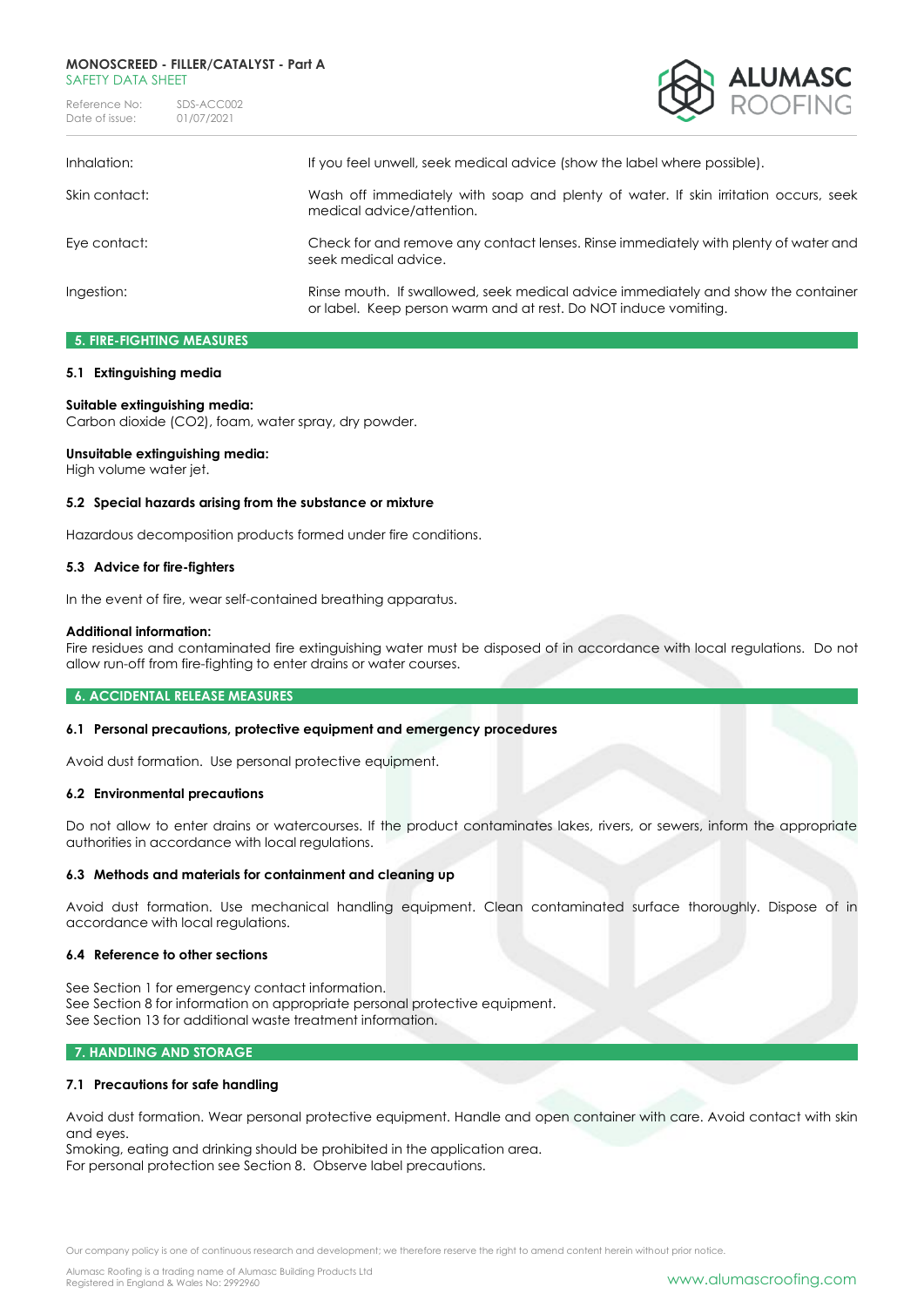#### **MONOSCREED - FILLER/CATALYST - Part A** SAFFTY DATA SHFFT

Reference No: SDS-ACC002<br>Date of issue: 01/07/2021 Date of issue:



#### **7.2 Conditions for safe storage, including any incompatibilities**

Keep in properly labelled containers. Containers which are opened must be carefully resealed and kept upright to prevent leakage.

Keep in a dry place.

**8. EXPOSURE CONTROLS/PERSONAL PROTECTION**

#### **8.1 Control parameters**

#### **Occupational exposure limits:**

#### **Dibenzoyl Peroxide:**

#### **Great Britain:**

| mg/m3<br>Long-term exposure value/ | <b>Source</b> |
|------------------------------------|---------------|
| ౹ϝ<br>ັ                            |               |

Source: 19 - EH40/2005 Workplace exposure limits (2011).

**DNEL:**

| <b>Value</b>              | Target group | <b>Exposure route</b> | <b>Exposure frequency</b> | Source |
|---------------------------|--------------|-----------------------|---------------------------|--------|
| $11,75 \,\mathrm{mg/m^3}$ | Workers      | <b>Inhalation</b>     | Long-term effects         | 100    |
| 6,6 mg/kg                 | Workers      | Dermal exposure       | Long-term effects         | 100    |
| $2.9$ mg/m <sup>3</sup>   | Consumers    | <b>Inhalation</b>     | Long-term effects         | 100    |
| 3,3 mg/kg                 | Consumers    | Dermal exposure       | Long-term effects         | 100    |
| $1,65$ mg/kg              | Consumers    | Oral                  | Long-term effects         | 100    |

Source: 100 – Company data.

## **PNEC:**

| Value                                          | <b>Exposure route</b>     | Source |
|------------------------------------------------|---------------------------|--------|
| 0,000602 mg/l                                  | Freshwater                | 100    |
| 0,338 mg/kg                                    | Freshwater sediment       | 100    |
| 0,0000602 mg/l                                 | Marine water              | 100    |
| 0,0338 mg/kg                                   | Marine sediment           | 100    |
| $0.35$ mg/l                                    | Waste water pre-treatment | 100    |
| 6,67 mg/kg                                     | Oral                      | 1100   |
| $S_0, \text{max}$ 100 $\bigcap_{n=1}^{\infty}$ |                           |        |

Source: 100 – Company data.

#### **8.2 Exposure controls**

| Respiratory protection:                     | Use the indicated respiratory protection if the occupational exposure limit is exceeded<br>and/or in case of product release (dust). Half mask with a particle filter P2 (EN 143).                                                                                                                                                       |
|---------------------------------------------|------------------------------------------------------------------------------------------------------------------------------------------------------------------------------------------------------------------------------------------------------------------------------------------------------------------------------------------|
| Hand protection:                            | Protective gloves complying with EN 374. Please observe the instructions regarding<br>permeability and breakthrough time which are provided by the supplier of the gloves.<br>Also take into consideration the specific local conditions under which the product is<br>used, such as the danger of cuts, abrasion, and the contact time. |
| Unsuitable material:<br>Suitable material:  | Woven fabric, leather gloves.<br>Nitriles.                                                                                                                                                                                                                                                                                               |
| Eye protection:                             | Tightly fitting safety goggles.                                                                                                                                                                                                                                                                                                          |
| Skin and body protection:                   | Wear suitable protective equipment. Long sleeved clothing.                                                                                                                                                                                                                                                                               |
| General protective and<br>hygiene measures: | Do not breathe dust. Avoid contact with the skin and the eyes.<br>Wash hands before breaks and at the end of workday. Use protective skin cream<br>before handling the product. Keep away from food, drink and animal feeding stuffs.                                                                                                    |
| Engineering measures:                       | Provide appropriate exhaust ventilation at machinery and at places where dust can<br>be generated.                                                                                                                                                                                                                                       |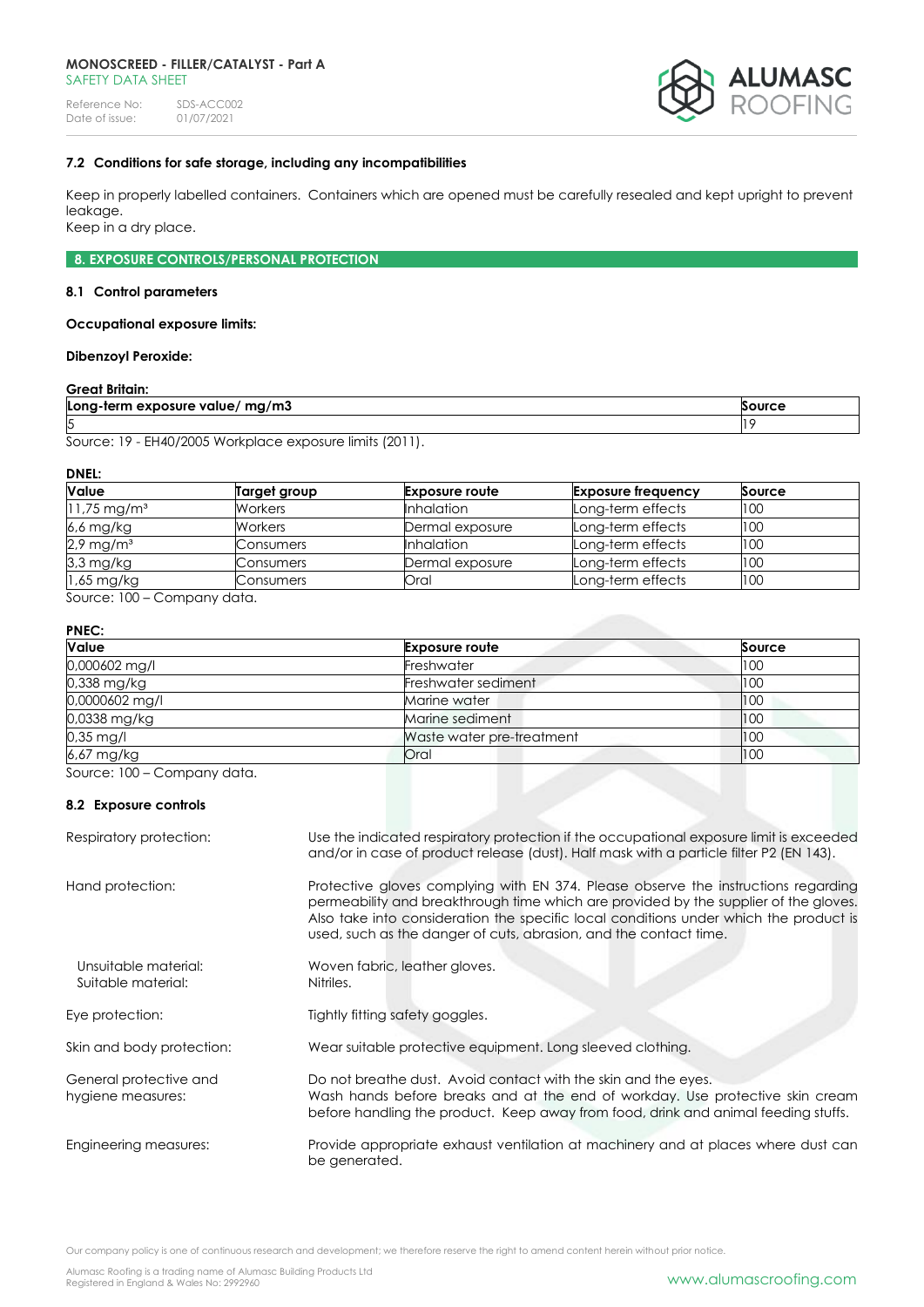

# **9. PHYSICAL AND CHEMICAL PROPERTIES**

# **9.1 Information on basic physical and chemical properties**

| Physical state:                                                                                                                      | Solid.                                                                   |
|--------------------------------------------------------------------------------------------------------------------------------------|--------------------------------------------------------------------------|
| Colour:                                                                                                                              | Grey.                                                                    |
| Odour:                                                                                                                               | Odourless.                                                               |
| Initial boiling point & boiling range:                                                                                               | Not applicable.                                                          |
| Evaporation rate:                                                                                                                    | Not applicable.                                                          |
| Explosion limits:                                                                                                                    | Not applicable.                                                          |
| Vapour pressure:                                                                                                                     | Not applicable.                                                          |
| Vapour density:                                                                                                                      | Not applicable.                                                          |
| Partition co-efficient n-octanol/<br>water (log P O/W):<br>Autoignition temperature:<br>Viscosity, dynamic:<br>Oxidising properties: | Not determined.<br>Not determined.<br>Not applicable.<br>Not determined. |

## **9.2 Other information**

No additional information.

# **10. STABILITY AND REACTIVITY**

No specific test data related to reactivity available for this product or its ingredients.

# **11. TOXICOLOGICAL INFORMATION**

# **11.1 Information on toxicological effects**

# **Hazardous ingredients:**

# **Dibenzoyl Peroxide:**

| Oral toxicity [mg/kg]       | Test criterion | Test species    | Source |
|-----------------------------|----------------|-----------------|--------|
| > 5000 mg/kg                | .D50           | Ra <sup>.</sup> | 100    |
| Source: 100 – Company data. |                |                 |        |

| Inhalative toxicity<br>[mg/l] | <b>Test criterion</b> | Test species | <b>Note</b>                | <b>Exposure duration</b> | Source |
|-------------------------------|-----------------------|--------------|----------------------------|--------------------------|--------|
| $24.3$ mg/l                   | .C50                  | Rat          | OECD Test<br>Guideline 403 | 4 hours                  | 100    |

Source: 100 – Company data.

| <b>LC50 Inhalation 4h for dusts</b><br>and sprays [mg/l] | Test criterion | Test species    | Source |
|----------------------------------------------------------|----------------|-----------------|--------|
| >24.3                                                    | $\cap$<br>∟∪∪  | Ra <sup>.</sup> | 100    |

Source: 100 – Company data.

| Irritant effect on skin: | No skin irritation.                                      |
|--------------------------|----------------------------------------------------------|
| Measuring method:        | OECD Test Guideline 404.                                 |
| Test species:            | Rabbit.                                                  |
| Irritant effect on eyes: | Eye irritation, revesibel innerhalb 21 Tage.             |
| Measuring method:        | OECD Test Guideline 405.                                 |
| Test species:            | Rabbit.                                                  |
| Sensitization:           | Skin sensitization.                                      |
| Measuring method:        | OECD TG 429.                                             |
| Test species:            | Mouse.                                                   |
| Carcinogenic effects:    | Did not show carcinogenic effects in animal experiments. |
| Mutagenicity:            | Did not show mutagenic effects in animal experiments.    |
| Reproduction toxicity:   | No toxicity to reproduction.                             |

Alumasc Roofing is a trading name of Alumasc Building Products Ltd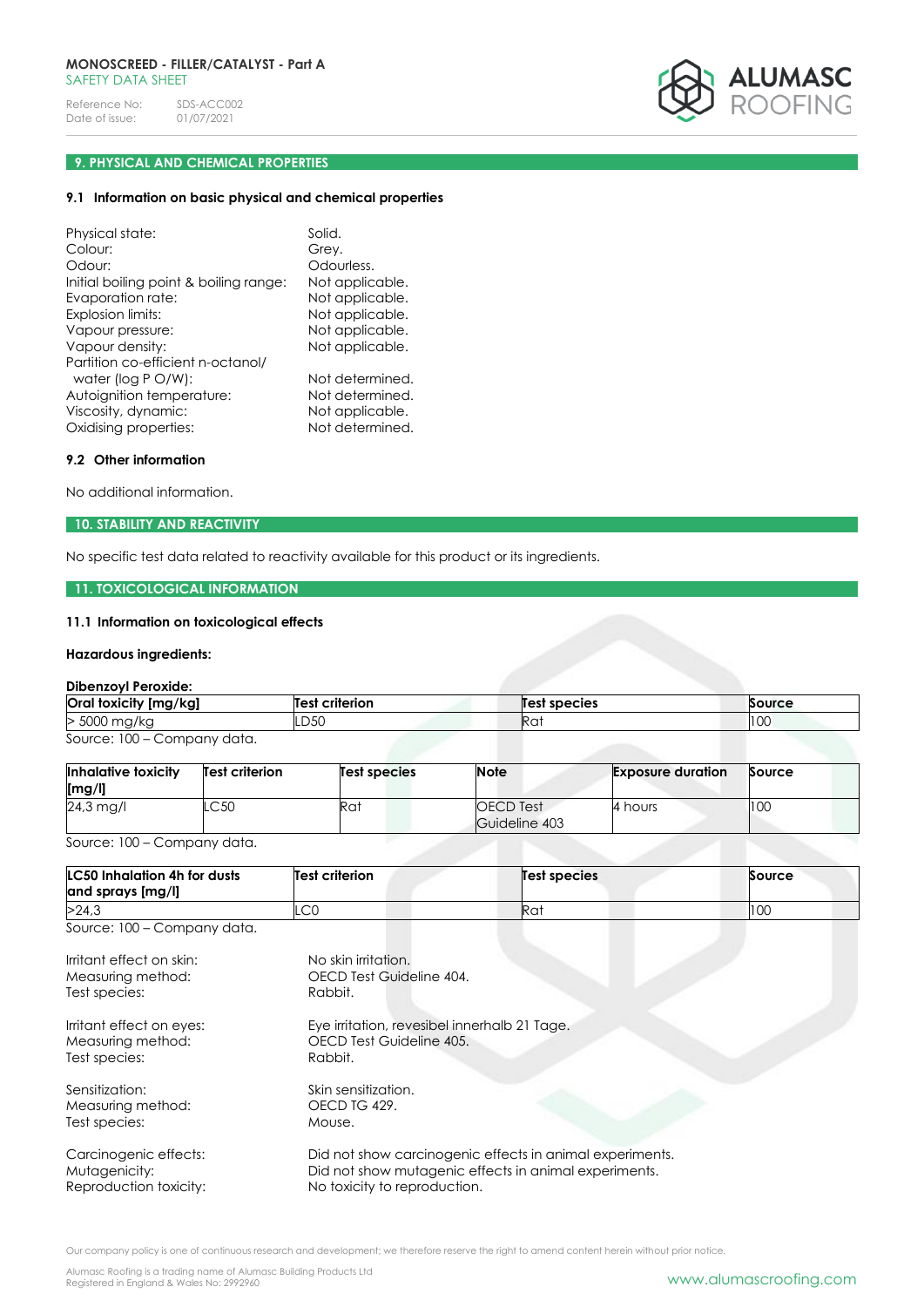## **MONOSCREED - FILLER/CATALYST - Part A** SAFETY DATA SHEET

Reference No: SDS-ACC002<br>Date of issue: 01/07/2021 Date of issue:



| Specific target organ toxicity (single exposure) [mg/kg] | Source |
|----------------------------------------------------------|--------|
| No data available                                        | 100    |
| Source: 100 – Company data.                              |        |

| Specific target organ toxicity (repeated exposure) [mg/kg] | Source |
|------------------------------------------------------------|--------|
| Animal testing did not show any hazardous effects          | 100    |
| Source: 100 – Company data.                                |        |

#### **11.2 Additional information**

| Experience in practice: | May cause sensitization by inhalation.  |
|-------------------------|-----------------------------------------|
| Other information:      | No toxicology information is available. |

## **12. ECOLOGICAL INFORMATION**

## **12.1 Toxicity**

## **Hazardous ingredients:**

#### **Dibenzoyl Peroxide:**

| Toxicity to fish<br>[mg/l] | <b>Test criterion</b> | Test species           | Measuring method           | <b>Exposure duration</b> | Source |
|----------------------------|-----------------------|------------------------|----------------------------|--------------------------|--------|
| 0.0602                     | .C50                  | Oncorhynchus<br>mvkiss | OECD Test<br>Guideline 203 | 96 h                     | 100    |
|                            |                       | (Rainbow trout)        |                            |                          |        |

Source: 100 – Company data.

| <b>Toxicity to</b><br>daphnia [mg/l] | <b>Test criterion</b> | <b>Test species</b>           | <b>Exposure duration</b> | <b>Measuring method</b>           | Source |
|--------------------------------------|-----------------------|-------------------------------|--------------------------|-----------------------------------|--------|
| 0,110                                | EC50                  | Daphnia magna<br>(Water flea) | 48 h                     | <b>OECD</b> Test<br>Guideline 202 | 100    |

Source: 100 – Company data.

| Toxicity to algae<br>[mg/l] | <b>Test criterion</b> | Test species                       | <b>Exposure duration</b> | Measuring method                  | <b>Source</b> |
|-----------------------------|-----------------------|------------------------------------|--------------------------|-----------------------------------|---------------|
| 0.0711                      | EC50                  | Pseudokirchneriella<br>subcapitata | 72 h                     | <b>OECD</b> Test<br>Guideline 201 | 100           |

Source: 100 – Company data.

| Aquatic toxicity [mg/l]: | NOEC Mixture: 0,1426 mg/l.                                                         |
|--------------------------|------------------------------------------------------------------------------------|
| Test criterion:          | Calculated Guidance on the Application of the CLP Criteria V 5.0 July 207 annex I, |
|                          | 4.1.3.5.2.                                                                         |
| Remarks:                 | Additivity formula Result Aquatic Chronic 3.                                       |

## **12.2 Persistence & degradability**

## **Hazardous ingredients:**

| Dibenzovl Peroxide: |                     |                                 |                          |        |
|---------------------|---------------------|---------------------------------|--------------------------|--------|
| Biodegradability    | Duration            | <b>Measuring method</b>         | <b>Remarks</b>           | Source |
| 68%                 | $28 \text{ day(s)}$ | OECD 301D/EEC<br>92/69/V, C.4-E | Inherently biodegradable | 100    |

Source: 100 – Company data.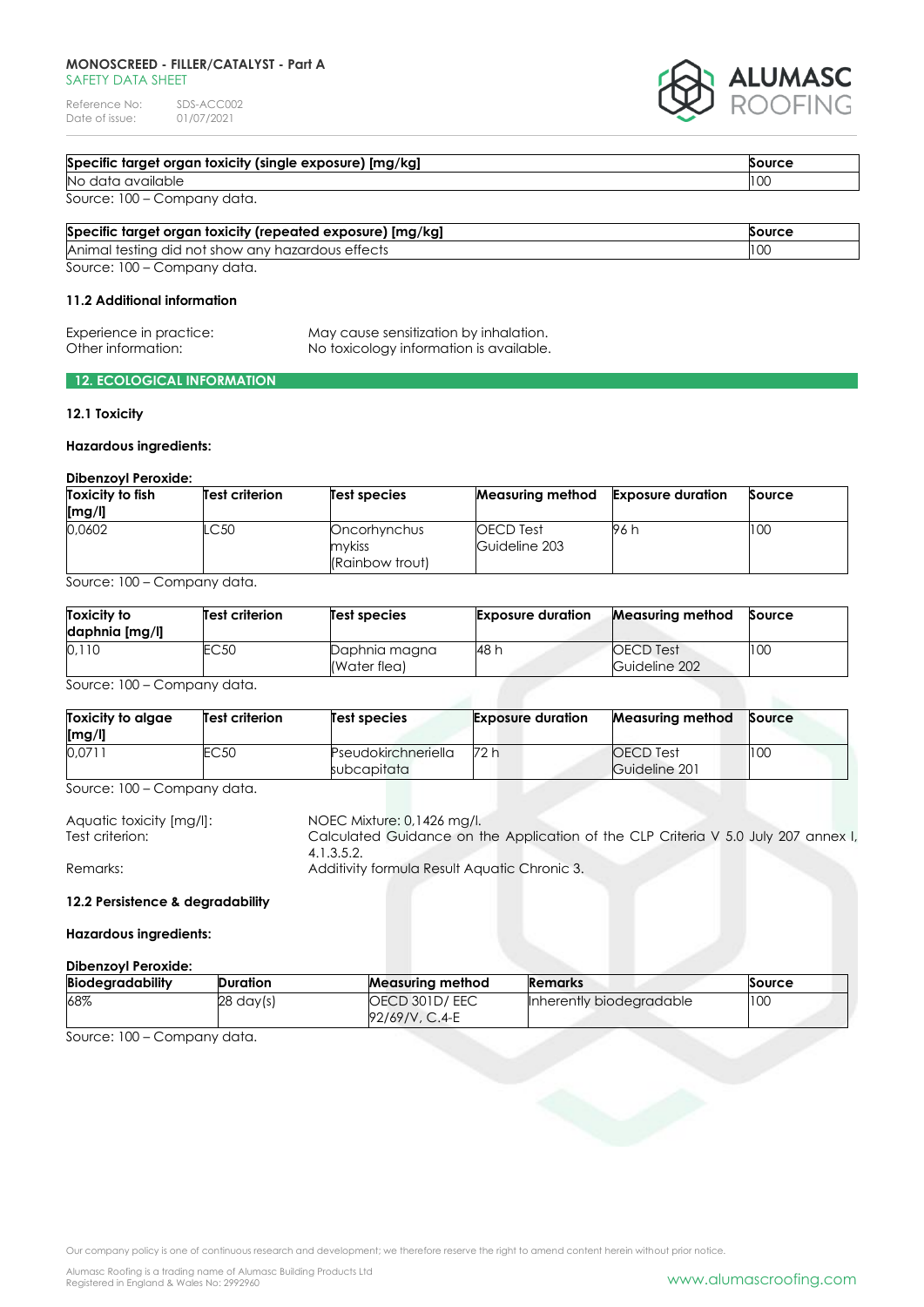

## **12.3 Bioaccumulative potential**

#### **Hazardous ingredients:**

#### **Dibenzoyl Peroxide:**

| <b>Bioaccumulation</b>                     | Source       |
|--------------------------------------------|--------------|
| $\cdots$<br>Bioaccumulation is unlikely    | Company data |
| $S_0$ uroo $\cdot$ 100<br>$l$ company data |              |

Source: 100 – Company data.

## **12.4 Other adverse effects**

This substance is not considered to be persistent, bioaccumulating nor toxic (PBT).

#### **Further information on ecology:**

We have no quantitative data concerning the ecological effects of this product.

## **13. DISPOSAL CONSIDERATIONS**

#### **13.1Waste treatment methods**

Disposal considerations: According to the European Waste Catalogue, Waste Codes are not product specific, but application specific. The following Waste Codes are only suggestions: Waste code: 06 03 16 metallic oxides other than those mentioned in 06 03 15. Uncleaned empty packaging: The return of packaging material is to be regulated by the Interseroph system.

## **14. TRANSPORT INFORMATION**

|                                 | <b>ADR/RID</b>     | <b>IMDG</b>        | <b>ICAO/IATA</b>        |
|---------------------------------|--------------------|--------------------|-------------------------|
| 14.1 UN number                  | N/A                | N/A                | N/A                     |
| 14.2 Description of the goods   | Non dangerous good | Non dangerous good | Non dangerous good IATA |
| 14.3 Transport hazard class(es) | N/A                | N/A                | N/A                     |
| 14.4 Packaging group            | N/A                | N/A                | N/A                     |
| 14.5 Environmental hazards      | N/A                | N/A                | N/A                     |

#### **14.6 Special precautions for user**

No special measures are required.

#### **14.7 Transport in bulk according to Annex II of MARPOL and the IBC Code**

Aquatic Chronic: Hazardous to the aquatic environment.

Not relevant.

#### **15. REGULATORY INFORMATION**

## **15.1 Safety, health and environmental regulations/legislation specific for the substance or mixture**

Additionally, observe any national regulations.

| <b>16. OTHER INFORMATION</b>   |                                                                |
|--------------------------------|----------------------------------------------------------------|
|                                |                                                                |
| <b>Relevant H-phases:</b>      |                                                                |
| H241:                          | Heating may cause a fire or explosion.                         |
| H317:                          | May cause an allergic skin reaction.                           |
| H319:                          | Causes serious eye irritation.                                 |
| H412:                          | Harmful to aquatic life with long lasting effects.             |
| EUH208:                        | Contains Dibenzoyl Peroxide. May produce an allergic reaction. |
| Wording of the hazard classes: |                                                                |
| Eye Irrit:                     | Serious eye irritation.                                        |
| Skin Sens.:                    | Skin sensitization.                                            |
| Aquatic Acute:                 | Hazardous to the aquatic environment.                          |

Our company policy is one of continuous research and development; we therefore reserve the right to amend content herein without prior notice.

Alumasc Roofing is a trading name of Alumasc Building Products Ltd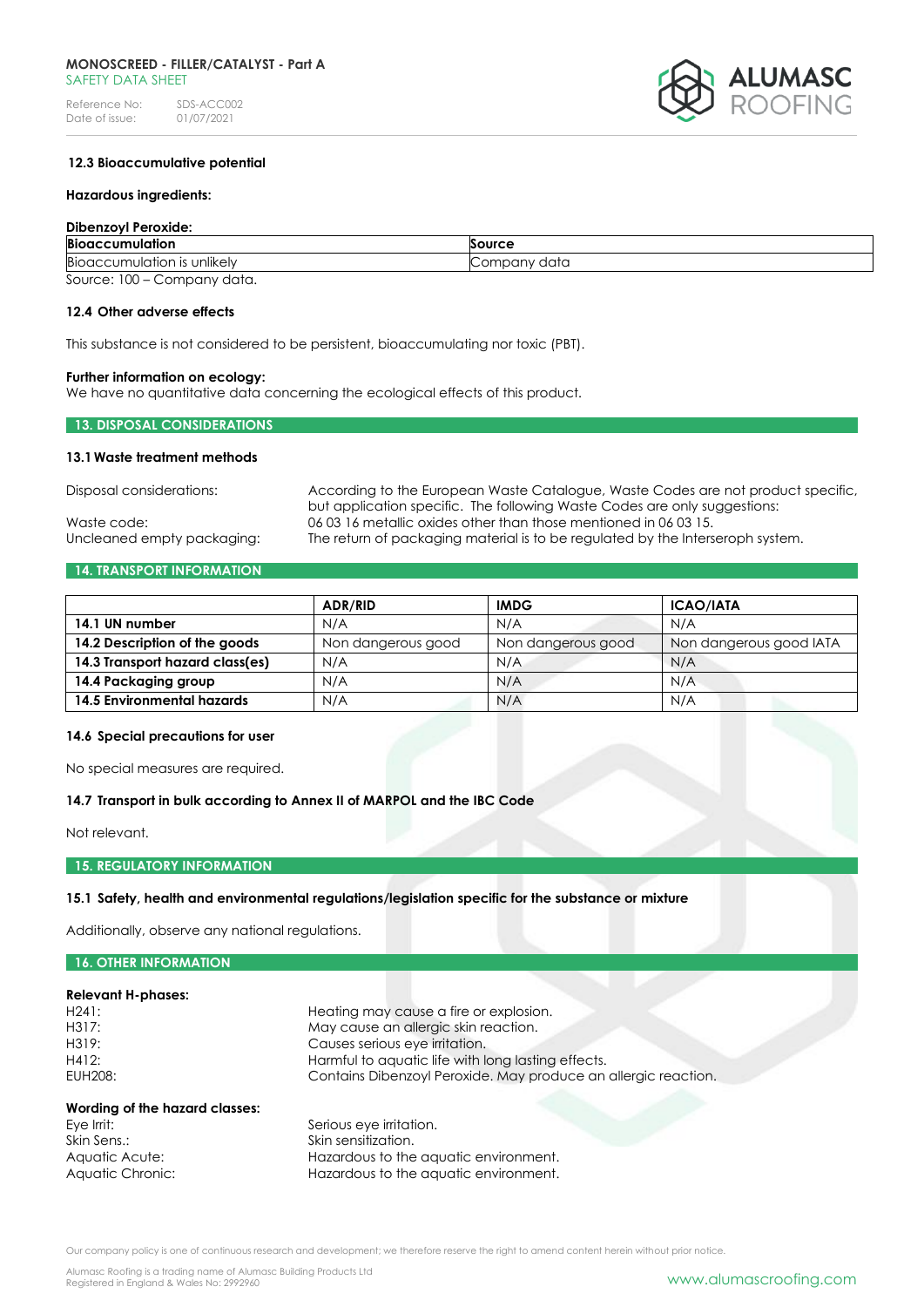

Classification for mixtures and used evaluation method according to regulation (EC) 1272/2008 [CLP] – Aquatic Chronic 2; H411.

The contents and format of this SDS are in accordance with EEC Commission Directive 1999/45/EC, 67/548/EC, 272/2008/EC and EEC Commission Regulation 1907/2006/EC (REACH) Annex II.

DISCLAIMER OF LIABILITY The information in this SDS was obtained from sources which we believe are reliable. However, the information is provided without any warranty, express or implied, regarding its correctness. The conditions or methods of handling, storage, use or disposal of the product are beyond our control and may be beyond our knowledge. For this and other reasons, we do not assume responsibility and expressly disclaim liability for loss, damage or expense arising out of or in any way connected with the handling, storage, use or disposal of the product. This SDS was prepared and is to be used only for this product. If the product is used as a component in another product, this SDS information may not be applicable.

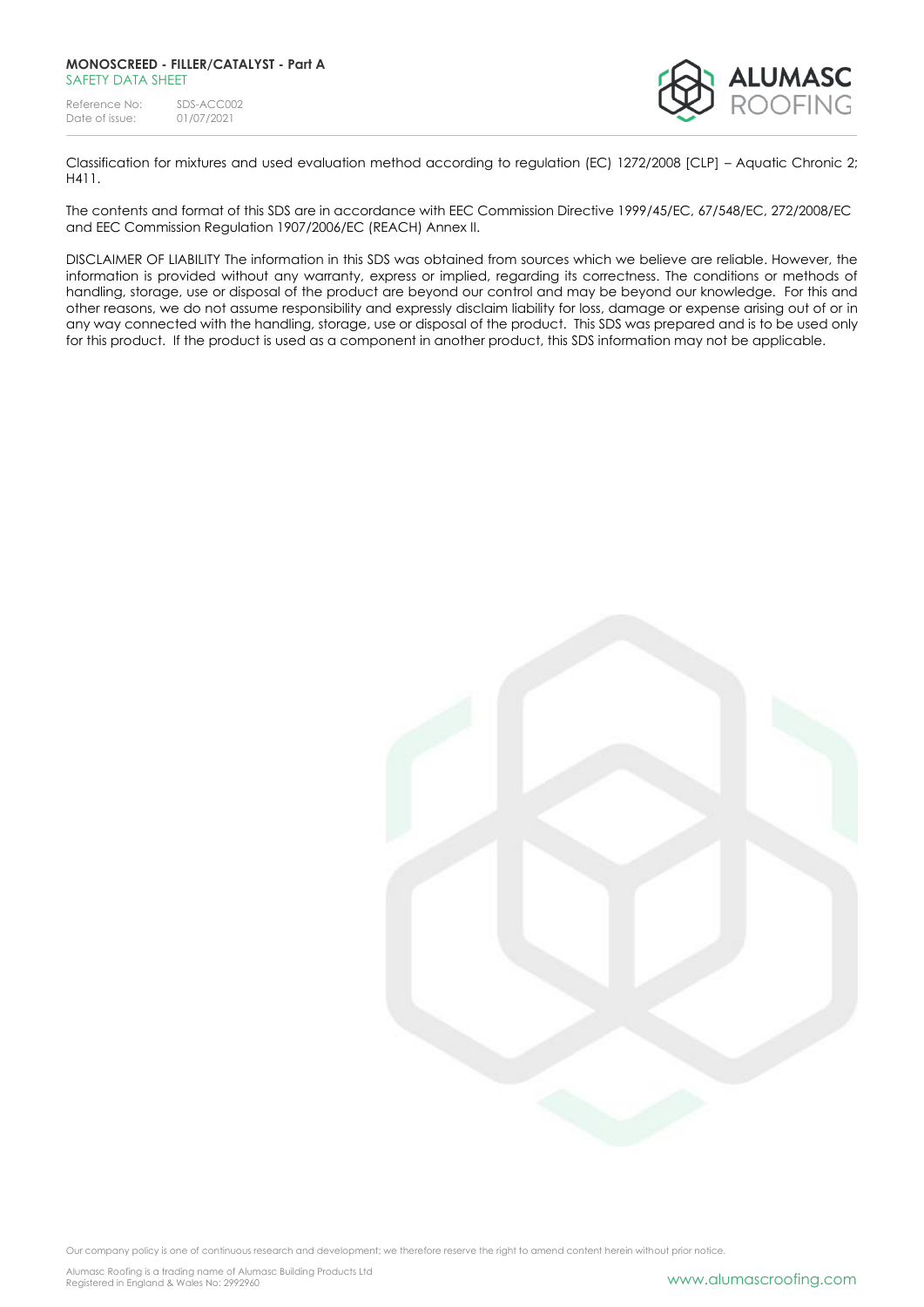#### **1. IDENTIFICATION OF THE SUBSTRATE/PREPARATION AND OF THE COMPANY/UNDERTAKING**

#### **1.1 Product identifier**

Trade name/designation: Monoscreed – Resin – Part B.

#### **1.2 Relevant identified uses of the substance or mixture and uses advised against**

Main use category: Industrial uses / grout resin.

#### **1.3 Manufacturer/Supplier**

Supplier: Alumasc Building Products Ltd White House Works, Bold Road, Sutton, St Helens, Merseyside, United Kingdom, WA9 4JG Tel: +44 (0)1744 648400 e-mail: [technical@alumascroofing.com](mailto:technical@alumascroofing.com)

#### **1.4 Manufacturer/Supplier**

Emergency telephone: 01744 648 400 - (Mon-Thurs – 08.30-17.00 Fri – 08.30-16.00)

#### **2. HAZARDS IDENTIFICATION**

## **2.1 Classification of the substance or mixture**

## **Classification according to Regulation (EC) No. 1272/2008:**

Flam. Liq. 2; H225 Skin Irrit. 2; H315 Eye Irrit. 2; H319 Skin Sens. 1; H317 STOT SE 3; H335.

#### **2.2 Labelling according to Regulation (EU) 1272/2008**

Picture:

|                                                     | GHS02<br>GHS07                                                                                                                                                                                                                                                                                                                                                                                                                                                                                                                                                                                                                                                         |
|-----------------------------------------------------|------------------------------------------------------------------------------------------------------------------------------------------------------------------------------------------------------------------------------------------------------------------------------------------------------------------------------------------------------------------------------------------------------------------------------------------------------------------------------------------------------------------------------------------------------------------------------------------------------------------------------------------------------------------------|
| Signal word:                                        | Danger.                                                                                                                                                                                                                                                                                                                                                                                                                                                                                                                                                                                                                                                                |
| Hazardous component(s) to<br>be Indicated on label: | Methyl Methacrylate, 2-Ethylhexyl Acrylate, Ethyl Methacrylate.                                                                                                                                                                                                                                                                                                                                                                                                                                                                                                                                                                                                        |
| Hazard statements:                                  | H225: Highly flammable liquid and vapour.<br>H315: Causes skin irritation.<br>H317: May cause an allergic skin reaction.<br>H319: Causes serious eye irritation.<br>H335: May cause respiratory irritation.                                                                                                                                                                                                                                                                                                                                                                                                                                                            |
| Precautionary statements:                           | P210: Keep away from heat, hot surfaces, sparks, open flames and other ignition<br>sources. No smoking.<br>P261: Avoid breathing dust/fume/gas/mist/vapours/spray.<br>P264: Wash thoroughly after handling.<br>P280: Wear protective gloves/protective clothing/eye protection/ face protection.<br>P312: Call a POISON CENTER/doctor if you feel unwell.<br>P333+P313: If skin irritation or rash occurs: Get medical advice/attention.<br>P362+P364: Take off contaminated clothing and wash it before reuse.<br>P337+P313: If eye irritation persists: Get medical advice/attention.<br>P403+P233: Store in a well-ventilated place. Keep container tightly closed. |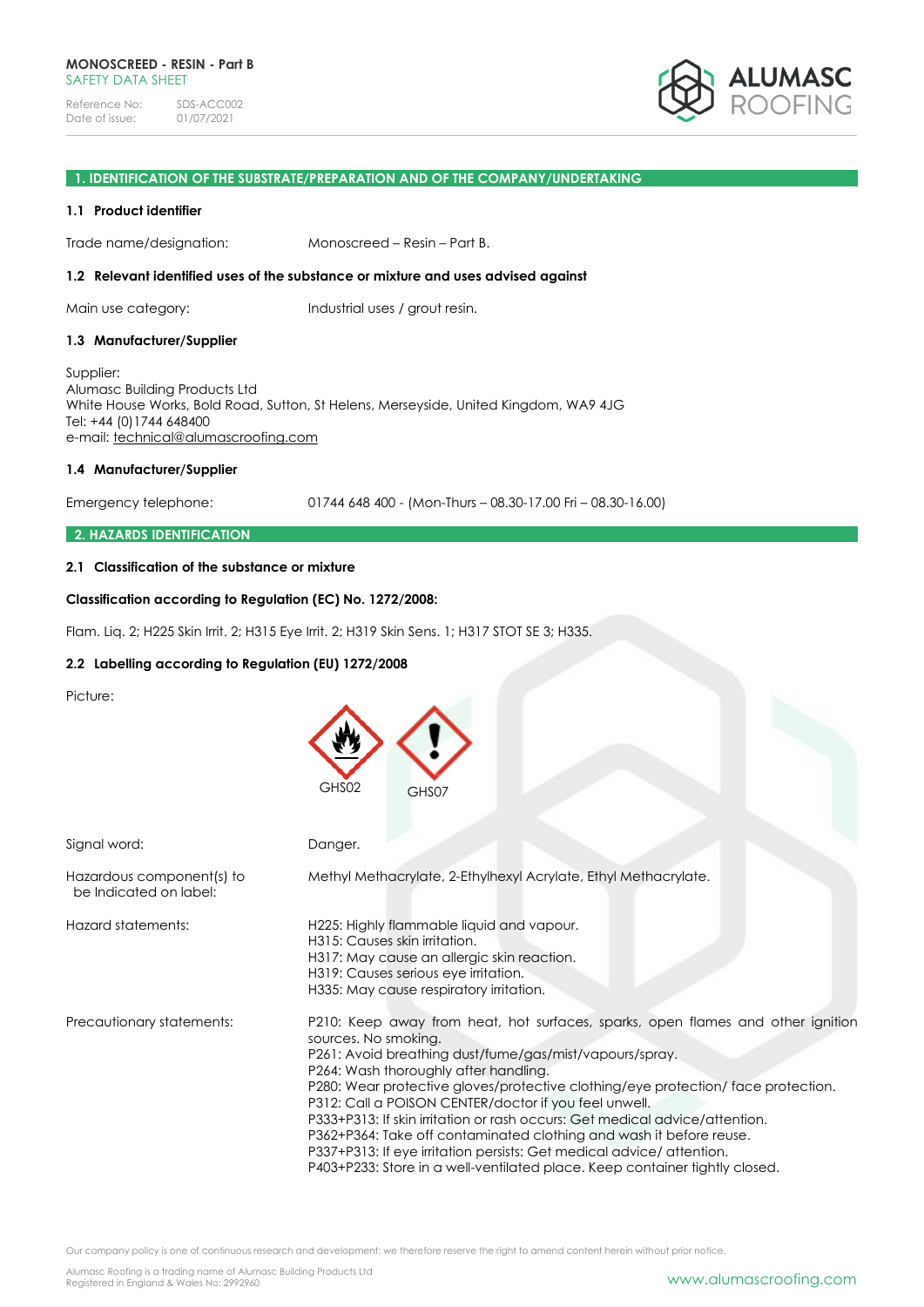

# **3. COMPOSITION AND INFORMATION ABOUT THE COMPONENTS**

## **3.1 Substances**

Polymethylmethacrylate (PMMA) resin based compound screed, 2 part kit incl. resin & aggregate.

#### **3.2 Mixture**

| Ingredient                               |                                                                                                             | Classification (EC) 1272/2008                                                                     | <b>Concentration</b>         |
|------------------------------------------|-------------------------------------------------------------------------------------------------------------|---------------------------------------------------------------------------------------------------|------------------------------|
| Methyl Methacrylate                      | CAS No: 80-62-6<br>EC-No: 201-297-1<br>Index-No: 607-035-00-6<br>REACH No:<br>01-2119452498-28-XXXX         | Flam. Liq. 2; H225 STOT SE 3; H335 Skin Irrit. 2;<br>H315 Skin Sens. 1; H317                      | 70.0 - 75.0 % by<br>weight   |
| 2-Ethylhexyl Acrylate                    | CAS No: 103-11-7<br>EC-No: 203-080-7<br>Index-No: 607 107-00-7<br><b>REACH No:</b><br>01-2119453158-37-XXXX | Skin Irrit, 2; H315 Skin Sens, 1;<br><b>H317 STOT SE 3:</b><br>H335 Aquatic Chronic 3; H412       | $10.0 - 15.0 %$ by<br>weight |
| Aliphatic Urethanacrylate                |                                                                                                             | Skin Irrit, 2; H315 Eye Irrit, 2; H319                                                            | 5.0 - 10.0 % by              |
| $ 1,1$ - (P-Tolylimino)<br>Dipropan-2-OI | CAS No: 38668-48-3<br>EC-No: 254-075-1<br><b>REACH No:</b><br>01-2119980937-17-XXXX                         | Acute Tox. 2; H300 Eye Irrit. 2;<br>H319 Aquatic Chronic 3; H412                                  | 1.0 - 5.0 % by<br>weight     |
| <b>Ethyl Methacrylate</b>                | CAS No: 97-63-2<br>EC-No: 202-597-5<br>Index-No: 607-071-00-2<br>REACH No:<br>01-2119490215-40-XXXY         | Flam. Lig. 2; H225 Eye Irrit. 2;<br>H319 STOT SE 3; H335 Skin Irrit.2;<br>H315 Skin Sens. 1; H317 | 0.1 - 1.0 % by<br>weight     |

#### **4. FIRST AID MEASURES**

#### **4.1 Description of first aid measures**

| General:      | Move out of dangerous area. Take off all contaminated clothing immediately. Do not<br>leave the victim unattended. Show this safety data sheet to the doctor in attendance. |
|---------------|-----------------------------------------------------------------------------------------------------------------------------------------------------------------------------|
| Inhalation:   | Move to fresh air. If symptoms persist, call a doctor. Show this safety data sheet to the<br>doctor in attendance.                                                          |
| Skin contact: | Wash off immediately with soap and plenty of water whilst removing all contaminated<br>clothes and shoes. If skin irritation occurs, seek medical advice/attention.         |
| Eye contact:  | In the case of contact with eyes, rinse immediately with plenty of water and seek<br>medical advice.                                                                        |
| Ingestion:    | Rinse mouth. DO NOT induce vomiting. Call a doctor immediately.                                                                                                             |

## **4.2 Indication of any immediate medical attention and special treatment needed**

Treat symptomatically.

## **5. FIRE-FIGHTING MEASURES**

## **5.1 Extinguishing media**

#### **Suitable extinguishing media:**

Carbon dioxide (CO2), foam, water spray, dry powder.

#### **Unsuitable extinguishing media:**

High volume water jet.

Our company policy is one of continuous research and development; we therefore reserve the right to amend content herein without prior notice.

Alumasc Roofing is a trading name of Alumasc Building Products Ltd<br>Registered in England & Wales No: 2992960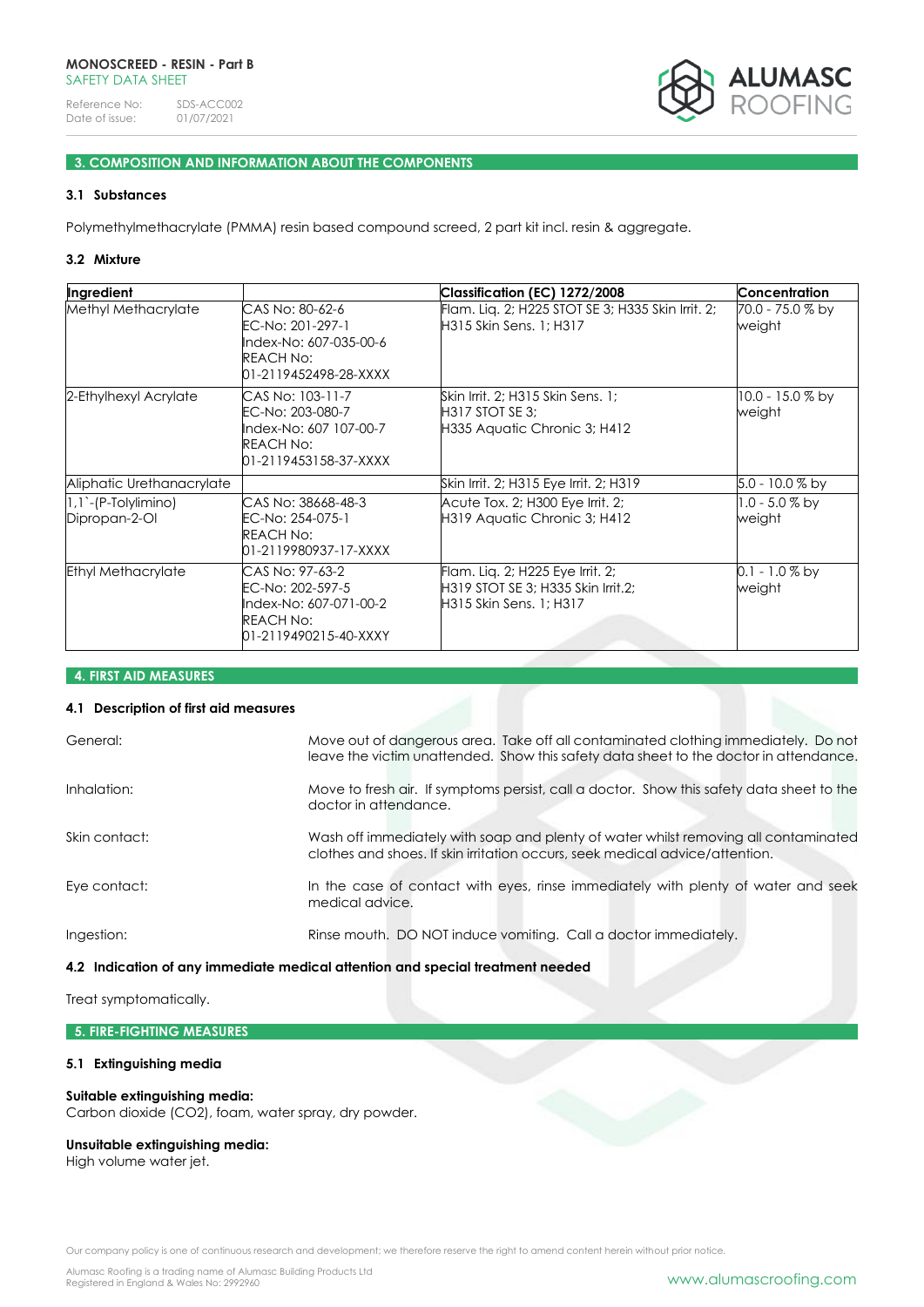

## **5.2 Special hazards arising from the substance or mixture**

Violent polymerisation may be caused by: Extremes of temperature and direct sunlight. Fire will produce dense black smoke containing hazardous combustion products. Exposure to decomposition products may be a hazard to health.

#### **5.3 Advice for fire-fighters**

In the event of fire, wear self-contained breathing apparatus.

#### **Additional information:**

Fire residues and contaminated fire extinguishing water must be disposed of in accordance with local regulations. Do not allow run-off from fire-fighting to enter drains or water courses.

#### **6. ACCIDENTAL RELEASE MEASURES**

#### **6.1 Personal precautions, protective equipment and emergency procedures**

Ensure adequate ventilation. Vapours are heavier than air and may spread along floors. Use personal protective equipment.

#### **6.2 Environmental precautions**

Prevent further leakage or spillage if safe to do so. Do not flush into surface water or sanitary sewer system. Avoid subsoil penetration.

#### **6.3 Methods and materials for containment and cleaning up**

Soak up with inert absorbent material (eg. sand, silica gel, acid binder, universal binder, sawdust). Clean contaminated surface thoroughly. Treat recovered material as described in the section "Disposal considerations".

#### **6.4 Reference to other sections**

See Section 1 for emergency contact information. See Section 13 for disposal considerations.

#### **6.5 Additional information**

Treat recovered material as described in the section "disposal considerations".

#### **7. HANDLING AND STORAGE**

#### **7.1 Precautions for safe handling**

#### **Advice on safe handling:**

Processing may lead to evolution of flammable volatiles. In case of insufficient ventilation, wear suitable respiratory equipment. Keep product and empty container away from heat and sources of ignition. Handle and open container with care. Avoid contact with skin and eyes.

#### **Precautions:**

Smoking, eating and drinking should be prohibited in the application area. For personal protection see Section 8. Observe label precautions.

#### **Advice on protection against fire and explosion:**

Take precautionary measures against static discharges. Vapours ma form explosive mixture with air. Use water spray to cool unopened containers.

## **7.2 Conditions for safe storage, including any incompatibilities**

Store in accordance with the particular national regulations. Keep in a cool, well-ventilated place.

Keep in properly labelled containers. Containers which are opened must be carefully resealed and kept upright to prevent leakage. Keep in a dry, cool place.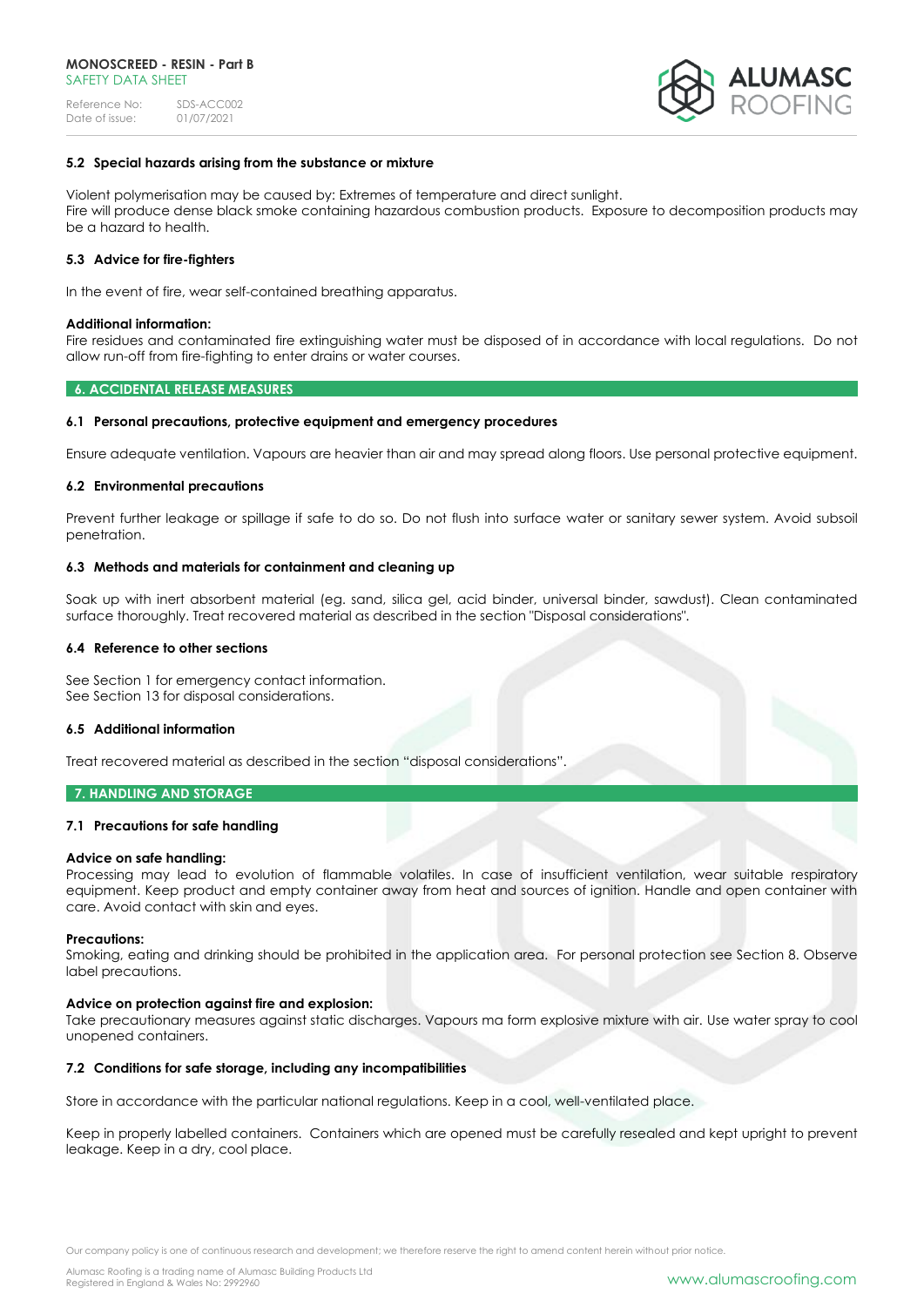

# **8. EXPOSURE CONTROLS/PERSONAL PROTECTION**

## **8.1 Control parameters**

#### **Occupational exposure limits:**

## **Methyl Methacrylate:**

**Great Britain:**

| Long-term exposure | Long-term exposure | Short-term exposure | Short-term exposure | Source |
|--------------------|--------------------|---------------------|---------------------|--------|
| value/ ppm         | value/ mg/m3       | value / ppm         | value / mg/m3       |        |
| <b>50</b>          | 208                | 100                 | ن ا 4ا              |        |

Source: 19 - EH40/2005 Workplace exposure limits (2011).

#### **Europe:**

| Long-term exposure value / ppm                                 | Short-term exposure value / ppm | Issuing date  | Source |
|----------------------------------------------------------------|---------------------------------|---------------|--------|
| <sup>5C</sup>                                                  | טע                              | 2009/1<br>161 | ∠∸     |
| $DIDFCTH/E$ 0000 $11/1/F1$<br>$C_{\alpha}, \ldots, C_{\alpha}$ |                                 |               |        |

Source: 24 - DIRECTIVE 2009/161/EU.

#### **DNEL:**

| Value                    | Target group | <b>Exposure route</b> | <b>Exposure frequency</b>   | Source |
|--------------------------|--------------|-----------------------|-----------------------------|--------|
| $210$ mg/m <sup>3</sup>  | Workers      | <b>Inhalation</b>     | Long-term effects local     | 100    |
| $210 \text{ mg/m}^3$     | Workers      | <b>Inhalation</b>     | Long-term effects systemic  | 100    |
| $1.5$ mg/cm <sup>2</sup> | Workers      | Skin                  | Long-term effects local     | 100    |
| 13,67 mg/kg              | Workers      | Skin                  | Long-term effects systemic  | 100    |
| $105 \text{ mg/m}^3$     | Consumers    | <b>Inhalation</b>     | Long-term effects local     | 100    |
| $74.3$ mg/m <sup>3</sup> | Consumers    | <b>Inhalation</b>     | Long-term effects, systemic | 100    |
| $1.5 \,\mathrm{mg/cm^2}$ | Consumers    | Skin                  | Long-term effects local     | 100    |
| 8,2 mg/kg                | Consumers    | Skin                  | Long-term effects systemic  | 100    |
| $1.5 \,\mathrm{mg/cm^2}$ | Consumers    | Skin                  | Short-term effects local    | 100    |

Source: 100 – Company data.

## **PNEC:**

| Value      | <b>Exposure route</b> | Source |
|------------|-----------------------|--------|
| 0,94 mg/l  | Freshwater            | 100    |
| 0,094 mg/l | Marine water          | 100    |
| 5,74 mg/kg | sediment              | 100    |
| 1,47 mg/kg | Soil                  | 100    |

Source: 100 – Company data.

## **2-Ethylhexyl Acrylate:**

## **DNEL:**

| <b>Value</b>                                     | Target group   | <b>Exposure route</b> | <b>Exposure frequency</b> | Source |
|--------------------------------------------------|----------------|-----------------------|---------------------------|--------|
| $37.5 \,\mathrm{mg/m^3}$                         | <b>Workers</b> | <b>Inhalation</b>     | Long-term effects local   | 100    |
| $0,242 \,\mathrm{mg/cm^2}$                       | <b>Workers</b> | Skin                  | Long-term effects local   | 100    |
| $0,242$ mg/cm <sup>2</sup>                       | <b>Workers</b> | <b>Skin</b>           | Short-term effects local  | 100    |
| 4,5 mg/m <sup>3</sup>                            | Consumers      | <b>Inhalation</b>     | Long-term effects local   | 100    |
| $S_{\text{OUTCA}}$ , $100 - \text{Compony data}$ |                |                       |                           |        |

Source: 100 – Company data.

#### **PNEC:**

| Value         | <b>Exposure route</b>      | Source |
|---------------|----------------------------|--------|
| 0,002752 mg/l | Fresh water                | 100    |
| 0,000272 mg/l | Seawater                   | 100    |
| $2,3$ mg/l    | Wastewater treatment plant | 100    |
| 0,126 mg/kg   | Sediment water             | 100    |
| $0.126$ mg/kg | Sediment seawater          | 100    |
| $1,0$ mg/kg   | Soil                       | 100    |
| 0,0023 mg/kg  | Intermittent release       | 100    |

Source: 100 – Company data.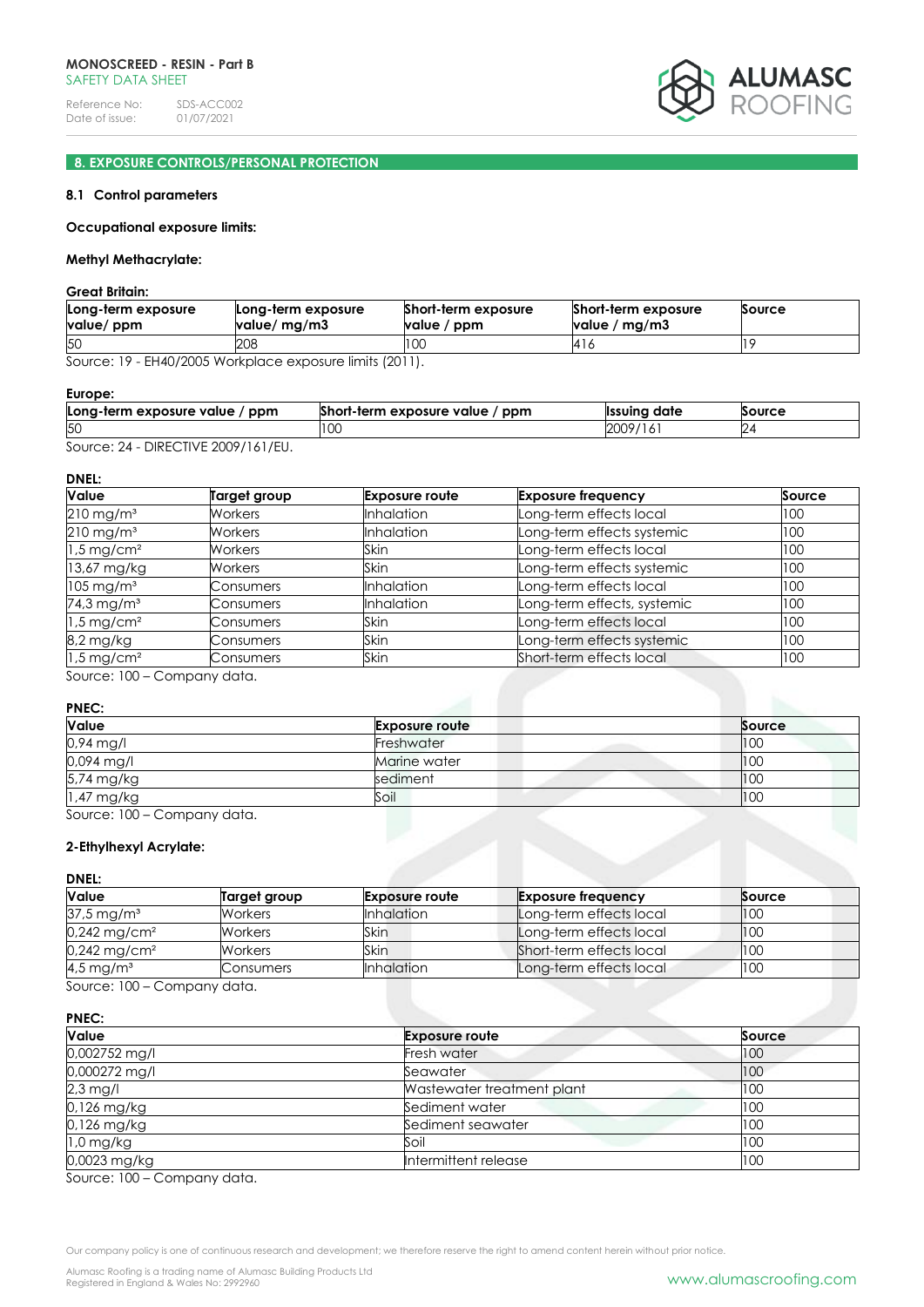#### **MONOSCREED - RESIN - Part B** SAFFTY DATA SHFFT

Reference No: SDS-ACC002<br>Date of issue: 01/07/2021 Date of issue:



## **1,1`-(p-Tolylimino)Dipropan-2-Ol:**

# **DNEL:**

| <b>Value</b>                                                                                                                                                                                                                                  | Target group | <b>Exposure route</b> | <b>Exposure freauency</b> | Source |
|-----------------------------------------------------------------------------------------------------------------------------------------------------------------------------------------------------------------------------------------------|--------------|-----------------------|---------------------------|--------|
| $2 \,\mathrm{mg/m^3}$                                                                                                                                                                                                                         | Workers      | <b>I</b> nhalation    | Long-term effects         | 100    |
| 0,6 mg/kg                                                                                                                                                                                                                                     | Workers      | Skin                  | Long-term effects         | 100    |
| 0.100<br><u>Allen in the second set of the set of the set of the set of the set of the set of the set of the set of the set of the set of the set of the set of the set of the set of the set of the set of the set of the set of the set</u> |              |                       |                           |        |

Source: 100 – Company data.

#### **PNEC:**

| <b>Value</b> | <b>Exposure route</b> | Source          |
|--------------|-----------------------|-----------------|
| 199,5 mg/l   | Waste water treatment | 100             |
| 0,0072 mg/kg | Marine water          | 10 <sub>C</sub> |
| 0,017 mg/l   | Freshwater            | 100             |

Source: 100 – Company data.

#### **8.2 Exposure controls**

| Respiratory protection:                                                                  | Vapour during processing may be irritating to the respiratory tract and to the eyes.<br>When workers are facing concentrations above the exposure limit they must use<br>appropriate certified respirators.                                                                                                                              |
|------------------------------------------------------------------------------------------|------------------------------------------------------------------------------------------------------------------------------------------------------------------------------------------------------------------------------------------------------------------------------------------------------------------------------------------|
| Remarks:                                                                                 | Recommended Filter type: A1, A2 (in case of higher concentration).<br>Use the indicated respiratory protection if the occupational exposure limit is exceeded<br>and/or in case of product release (dust).                                                                                                                               |
| Hand protection:                                                                         | Protective gloves complying with EN 374. Please observe the instructions regarding<br>permeability and breakthrough time which are provided by the supplier of the gloves.<br>Also take into consideration the specific local conditions under which the product is<br>used, such as the danger of cuts, abrasion, and the contact time. |
| Unsuitable material:<br>Suitable material:<br>Material thickness:<br>Break through time: | Woven fabric, Leather gloves.<br>Nitriles.<br>$0.38$ mm.<br>$<$ 25 min.                                                                                                                                                                                                                                                                  |
| Eye protection:                                                                          | Tightly fitting safety goggles.                                                                                                                                                                                                                                                                                                          |
| Skin and body protection:                                                                | Wear suitable protective equipment. Long sleeved clothing.                                                                                                                                                                                                                                                                               |
| General protective and<br>hygiene measures:                                              | Handle in accordance with good industrial hygiene and safety practice.<br>Keep away from food, drink and animal feeding stuffs. Wash hands before breaks and<br>at the end of workday. Use protective skin cream before handling the product. Avoid<br>contact with the skin and the eyes.                                               |
| Engineering measures:                                                                    | Ensure adequate ventilation, especially in confined areas. When workers are facing<br>concentrations above the exposure limit they must use appropriate certified respirators.                                                                                                                                                           |

### **9. PHYSICAL AND CHEMICAL PROPERTIES**

## **9.1 Information on basic physical and chemical properties**

Physical state/form: Liquid. Colour: Colourless, clear. Odour: Contact Methylmethacrylate. pH:  $P$ Melting point  $(°C)$  / Freezing point  $(°C)$ : Not determined. Boiling range  $[°C]$ :  $> 100°C$ . Flash point (°C):  $10^{\circ}$ C.<br>Evaporation rate [kg/(s\*m<sup>2</sup>]]:  $10^{\circ}$ C. Not determined. Evaporation rate  $[kg/(s*m<sup>2</sup>)]:$ Explosion limits  $[Vol-%]$ : The product itself has not been tested.

Lower limit:  $1,7$  vol%.<br>Upper limit:  $12,5$  vol%. Upper limit:

Lower limit: 0,9 vol%.<br>Upper limit: 6,4 vol%. Upper limit:

**Methyl Methacrylate 2-Ethylhexyl Acrylate**

Our company policy is one of continuous research and development; we therefore reserve the right to amend content herein without prior notice.

Alumasc Roofing is a trading name of Alumasc Building Products Ltd<br>Registered in England & Wales No: 2992960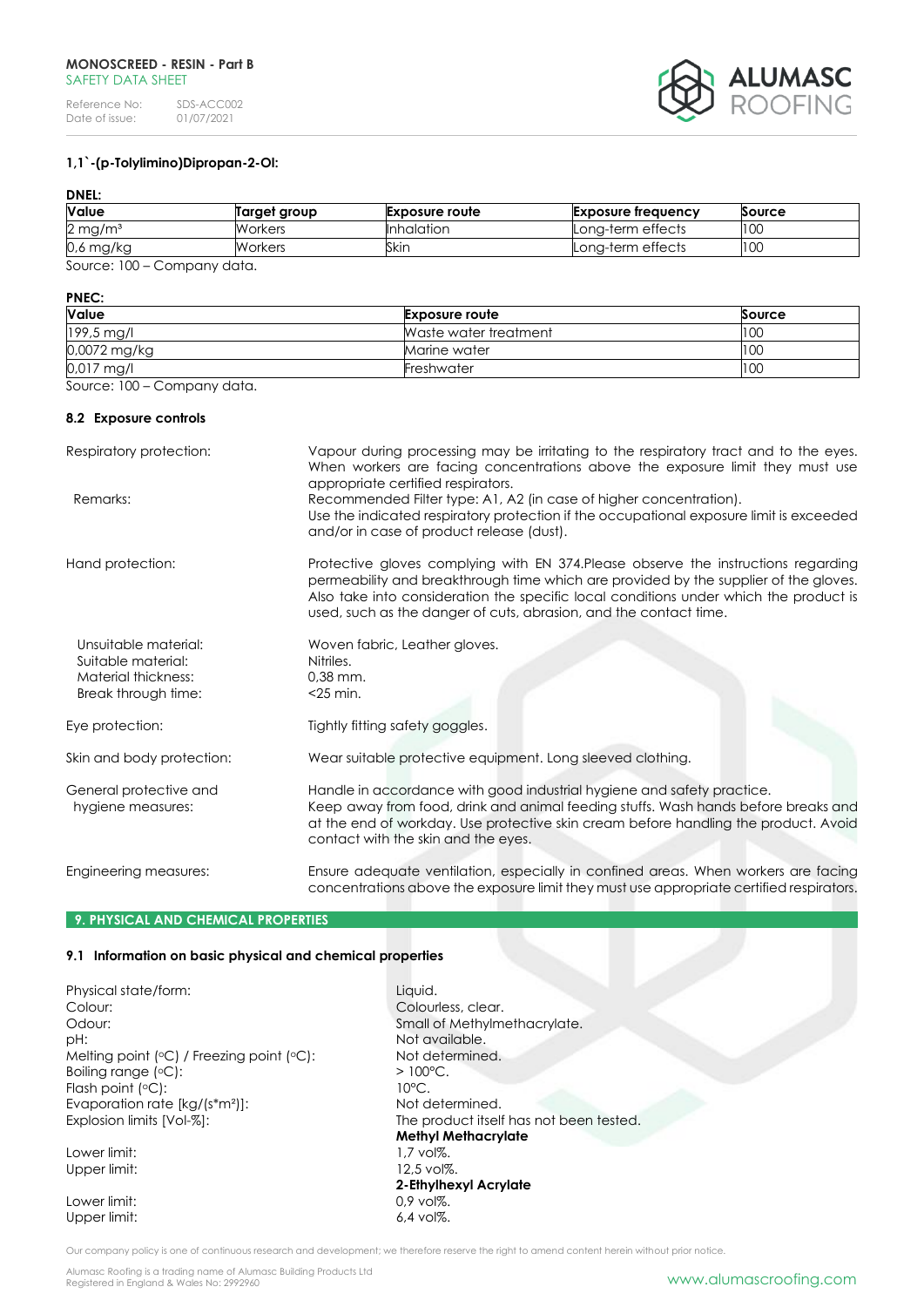#### **MONOSCREED - RESIN - Part B** SAFFTY DATA SHFFT

Reference No: SDS-ACC002<br>Date of issue: 01/07/2021 Date of issue:



| Vapour pressure [kPa]:                                             | 47 hPa.         |
|--------------------------------------------------------------------|-----------------|
| Vapour density:                                                    | Not determined. |
| Density [g/cm3]:                                                   | $0.94$ g/cm3.   |
| Temperature:                                                       | $20^{\circ}$ C. |
| Water solubility [g/l]:                                            |                 |
| Remarks:                                                           | Insoluble.      |
| Partition coefficient n-octanol/water (log P O/W): Not determined. |                 |
|                                                                    |                 |

#### **9.2 Other information**

Ignition temperature (oC): 280°C. Flow time(s): 10 sec. Temperature: 20<sup>o</sup>C. Measuring method: DIN-cup 4mm.

## **10. STABILITY AND REACTIVITY**

## **10.1 Possibility of hazardous reactions**

The product is normally supplied in a stabilized form. If the permissible storage period and/or storage temperature is noticeably exceeded, the product may polymerize with heat evolution. Risk of receptacle bursting.

## **10.2 Conditions to avoid**

Extremes of temperature and direct sunlight.

#### **10.3 Incompatible materials**

Reacts violently with peroxides. Reducing agents, strong bases, amines, oxidizing agents.

#### **11. TOXICOLOGICAL INFORMATION**

## **11.1 Information on toxicological effects**

#### **Hazardous ingredients:**

#### **Methyl Methacrylate:**

| Oral toxicity [mg/kg]       | Test criterion | Test species | <b>Measuring method</b>        | Source |
|-----------------------------|----------------|--------------|--------------------------------|--------|
| >5000                       | .D5C           | Rat          | <b>OECD Test Guideline 401</b> | 100    |
| Source: 100 – Company data. |                |              |                                |        |

| Dermal toxicity [mg/kg]     | Test criterion | Test species  | Source |
|-----------------------------|----------------|---------------|--------|
| >5000                       | LD50           | <b>Rabbit</b> | 100    |
| Source: 100 - Company data. |                |               |        |

|  | Source: 100 - Company data. |  |
|--|-----------------------------|--|
|--|-----------------------------|--|

| LC50 Inhalation 4h for vapours [mg/l]     | <b>Test criterion</b>                        | <b>Test species</b> | Source |
|-------------------------------------------|----------------------------------------------|---------------------|--------|
| 29,8 mg/l                                 | LC50                                         | Rat                 | 100    |
| Source: 100 - Company data.               |                                              |                     |        |
| Irritant effect on skin:<br>Test species: | Irritating.<br>Rabbit.                       |                     |        |
| Irritant effect on eyes:<br>Test species: | Irritant.<br>Rabbit.                         |                     |        |
| Sensitization:<br>Test species:           | Skin sensitization.<br>Mouse.                |                     |        |
| Carcinogenic effects:<br>Test species:    | Not a carcinogen.<br>Rat, mouse.             |                     |        |
| Mutagenicity:<br>Reproduction toxicity:   | Not mutagenic.<br>Not toxic to reproduction. |                     |        |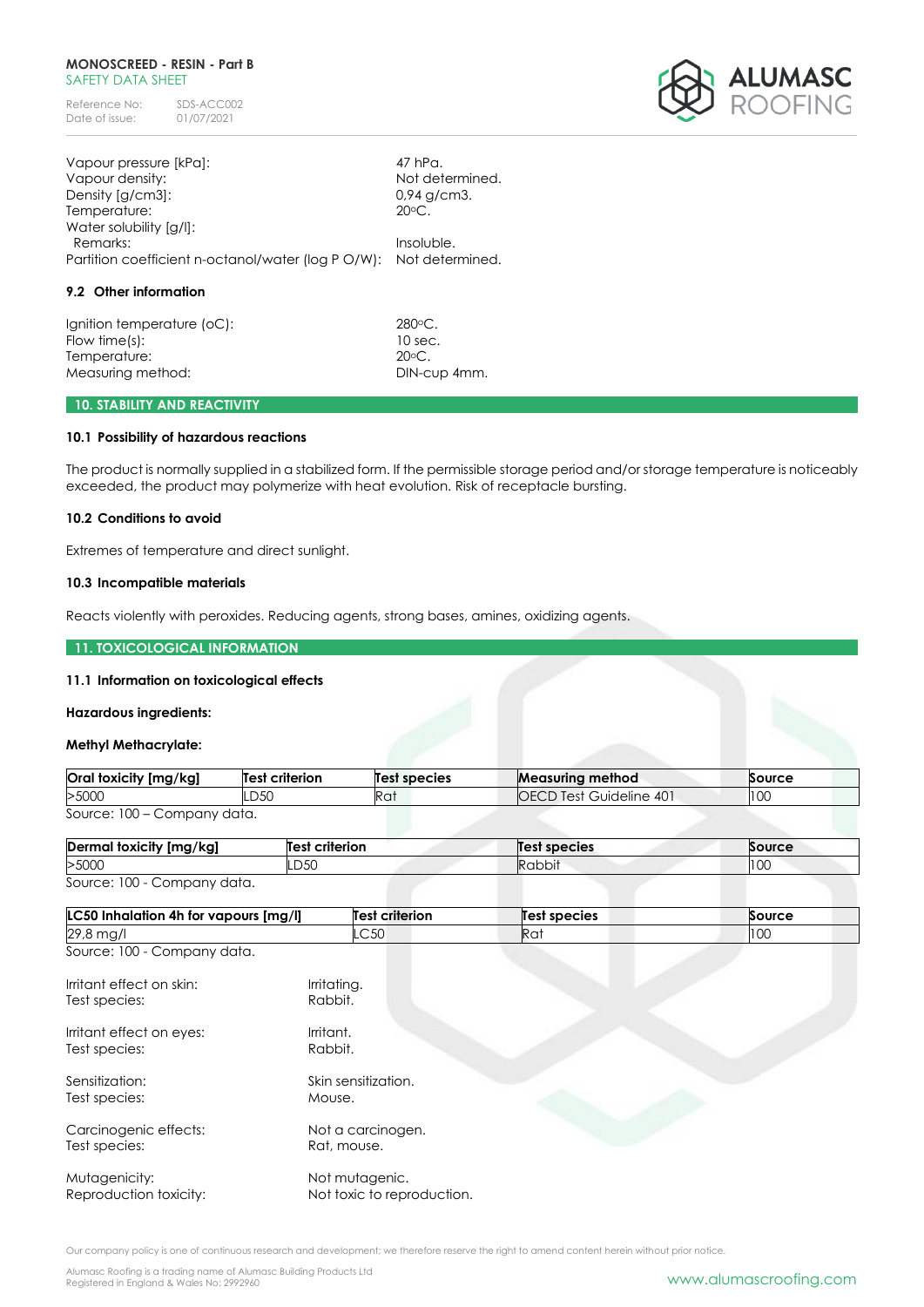#### **MONOSCREED - RESIN - Part B** SAFETY DATA SHEET

Reference No: SDS-ACC002<br>Date of issue: 01/07/2021 Date of issue:



| Specific target organ toxicity (single exposure) [mg/kg]<br>Source |       |
|--------------------------------------------------------------------|-------|
| Causes respiratory tract irritation.                               | 100   |
| Source: 100 – Company data.                                        |       |
| Specific target ergan texicity (repeated experies) [mg/kg]         | 50150 |

| Specific target organ toxicity (repeated exposure) [mg/kg]<br>Source |     |
|----------------------------------------------------------------------|-----|
| No known effect.                                                     | 10C |
| Source: 100 Company data                                             |     |

Source: 100 – Company data.

## **2-Ethylhexyl Acrylate:**

| Oral toxicity [mg/kg]       | Test criterion | Test species | Source |
|-----------------------------|----------------|--------------|--------|
| 4435 mg/kg                  | LD50           | Rat          | 100    |
| Source: 100 – Company data. |                |              |        |

| Dermal toxicity [mg/kg]     | Test criterion | Test species | Source |
|-----------------------------|----------------|--------------|--------|
| 7522 mg/kg                  | LD50           | Rabbit       | 100    |
| Source: 100 – Company data. |                |              |        |

| Ima/Il<br><b>Inhalative</b><br>toxicity | species<br>nes | Source |
|-----------------------------------------|----------------|--------|
| $\sim$<br>$\mathbf{1}$ ,<br>mg,<br>ت .  | Rai            | 100    |

Source: 100 – Company data.

| Irritant effect on skin:<br>Test species:<br>Exposure duration:                    | Skin irritation.<br>Rabbit.<br>4 hours.                                         |  |
|------------------------------------------------------------------------------------|---------------------------------------------------------------------------------|--|
| Irritant effect on eyes:<br>Measuring method:<br>Test species:                     | Slightly irritating.<br>OECD Test Guideline 405.<br>Rabbit.                     |  |
| Sensitization:<br>Carcinogenic effects:<br>Mutagenicity:<br>Reproduction toxicity: | Skin sensitization.<br>No known effect.<br>No known effect.<br>No known effect. |  |

| Specific target organ toxicity (single exposure) [mg/kg]<br><b>Source</b> |     |
|---------------------------------------------------------------------------|-----|
| Causes respiratory tract irritation                                       | 100 |
| Source: 100 – Company data.                                               |     |

| Specific target organ toxicity (repeated exposure) [mg/kg]<br>Source |     |
|----------------------------------------------------------------------|-----|
| No known effect                                                      | 100 |
| Source: 100 – Company data.                                          |     |

## **1,1`-(p-Tolylimino)Dipropan-2-Ol:**

| Oral toxicity [mg/kg]       | <b>Test criterion</b> | Test species | Source |
|-----------------------------|-----------------------|--------------|--------|
| 45 mg/kg                    | LD50                  | Ra           | 100    |
| Source: 100 - Company data. |                       |              |        |

| mal toxicity [mg/kg]<br>Derma | criterion<br>ா~ு | Test species | <b>Source</b> |
|-------------------------------|------------------|--------------|---------------|
| 2001<br>11147 N               | 7 F C<br>.DSU    | Rai          | טטו           |
| .<br>$-$<br>$\sim$            |                  |              |               |

Source: 100 – Company data.

Irritant effect on skin: No skin irritation.<br>Irritant effect on eves: Irritant. Irritant effect on eyes: Sensitization: No sensitization responses were observed. Mutagenicity: Negative.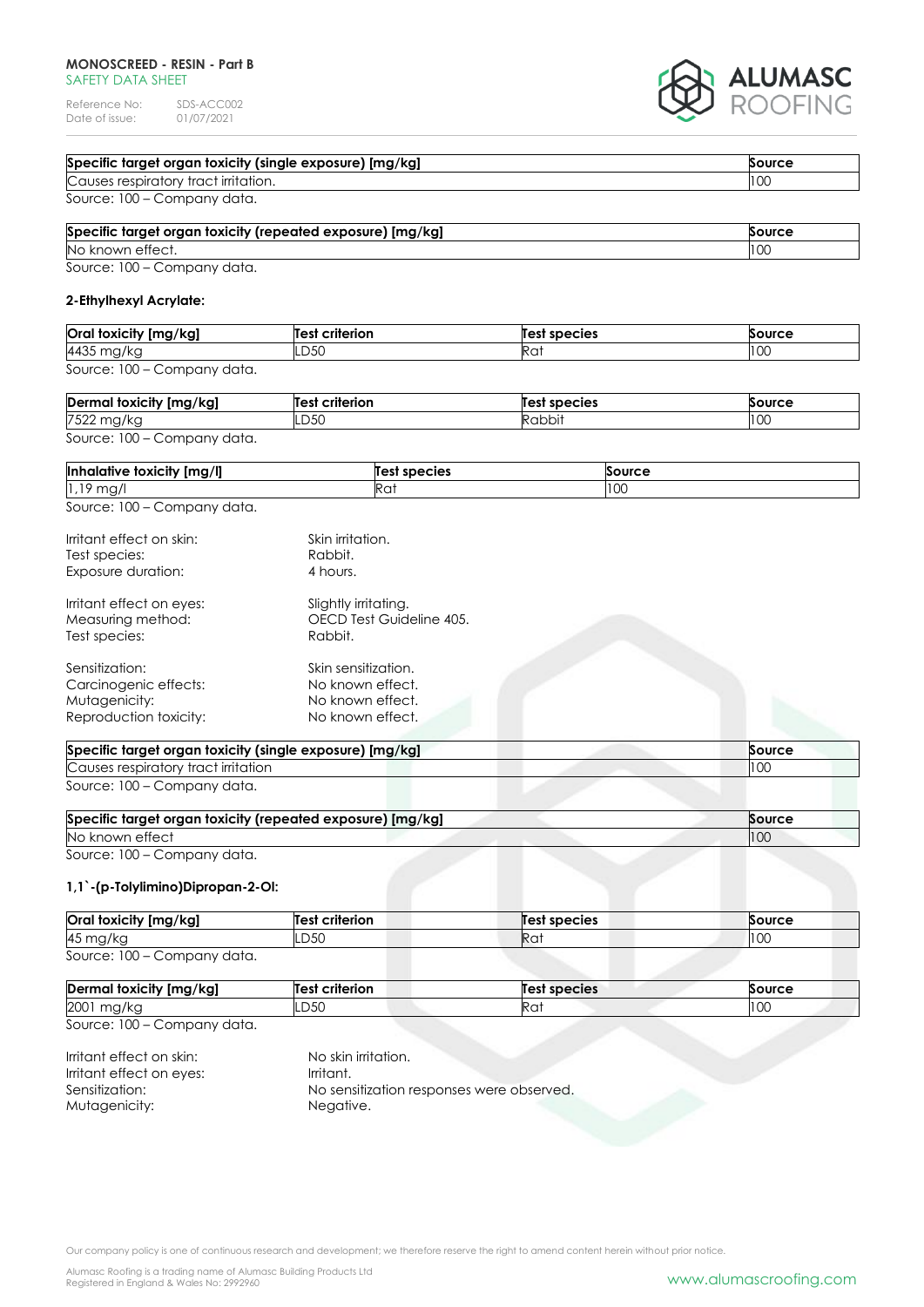

## **Aliphatic Urethanacrylate:**

| Oral toxicity [mg/kg]       | <b>Test criterion</b> | Test species | Source |
|-----------------------------|-----------------------|--------------|--------|
| >2001                       | LD50                  | Rat          | 100    |
| Source: 100 – Company data. |                       |              |        |

Irritant effect on skin: May cause skin irritation. Irritant effect on eyes: Causes serious eye irritation.

## **11.2 Additional information**

Experience in practice: Symptoms of overexposure may be headache, dizziness, tiredness, nausea and vomiting. Irritating to eyes, respiratory system and skin. Irritating to mucous membranes

## **12. ECOLOGICAL INFORMATION**

#### **12.1 Toxicity**

#### **Hazardous ingredients:**

#### **Methyl Methacrylate:**

| Toxicity to fish<br>[mg/l] | Test criterion | Test species                              | Measuring method                  | Exposure duration | Source |
|----------------------------|----------------|-------------------------------------------|-----------------------------------|-------------------|--------|
| $191$ ma/                  | LC 50          | Oncorhynchus<br>mykiss<br>(Rainbow trout) | <b>OECD</b> Test<br>Guideline 203 | 96 h              | 100    |

Source: 100 – Company data.

| Toxicity to daphnia<br>[mg/l] | Test criterion | Test species                  | <b>Exposure duration</b> | <b>Measuring method</b>           | Source |
|-------------------------------|----------------|-------------------------------|--------------------------|-----------------------------------|--------|
| $69$ mg/l                     | EC50           | Daphnia magna<br>(Water flea) | 48 h                     | <b>OECD</b> Test<br>Guideline 202 | 100    |

Source: 100 – Company data.

| Toxicity to algae<br>[mg/l] | <b>Test criterion</b> | Test species                                  | <b>Exposure duration</b> | <b>Measuring method</b>    | Source |
|-----------------------------|-----------------------|-----------------------------------------------|--------------------------|----------------------------|--------|
| $>110$ ma/l                 | EC50                  | Selenastrum<br>capricornutum<br>(Green algae) | 72 h                     | OECD Test<br>Guideline 201 | 100    |

Source: 100 – Company data.

| $NOEC$ (fish) $[mg/l]$ | Test species                   | <b>Measuring method</b>      | <b>Source</b> |
|------------------------|--------------------------------|------------------------------|---------------|
| 9,4                    | Brachydanio rerio (Zebra fish) | OECD<br>ີ Test Guideline 21ບ | 100           |
| 0.100                  |                                |                              |               |

Source: 100 – Company data.

| NOEC (daphnia) [mg/l] | Test species               | <b>Measuring method</b>        | <b>Source</b> |
|-----------------------|----------------------------|--------------------------------|---------------|
| <b>B</b>              | Daphnia magna (Water flea) | <b>OECD Test Guideline 202</b> | 100           |
| - - -                 |                            |                                |               |

| Source: 100 - Company data. |
|-----------------------------|
|-----------------------------|

| Biodegradability:   | Readily biodegradable.                |
|---------------------|---------------------------------------|
| Method of analysis: | OECD 301C/ISO 9408/EC 2/69/V, C.4-F.  |
| Bioaccumulation:    | Does not bioaccumulate.               |
| Mobility: .         | Terrestrial compartment not relevant. |

### **2-Ethylhexyl Acrylate:**

| Toxicity to fish<br>[mg/l] | Test criterion | Test species                              | <b>Measuring method</b>    | <b>Exposure duration</b> | Source |
|----------------------------|----------------|-------------------------------------------|----------------------------|--------------------------|--------|
| 1.81                       | .C50           | Oncorhynchus<br>mykiss<br>(Rainbow trout) | OECD Test<br>Guideline 203 | 96 h                     | 100    |

Source: 100 – Company data.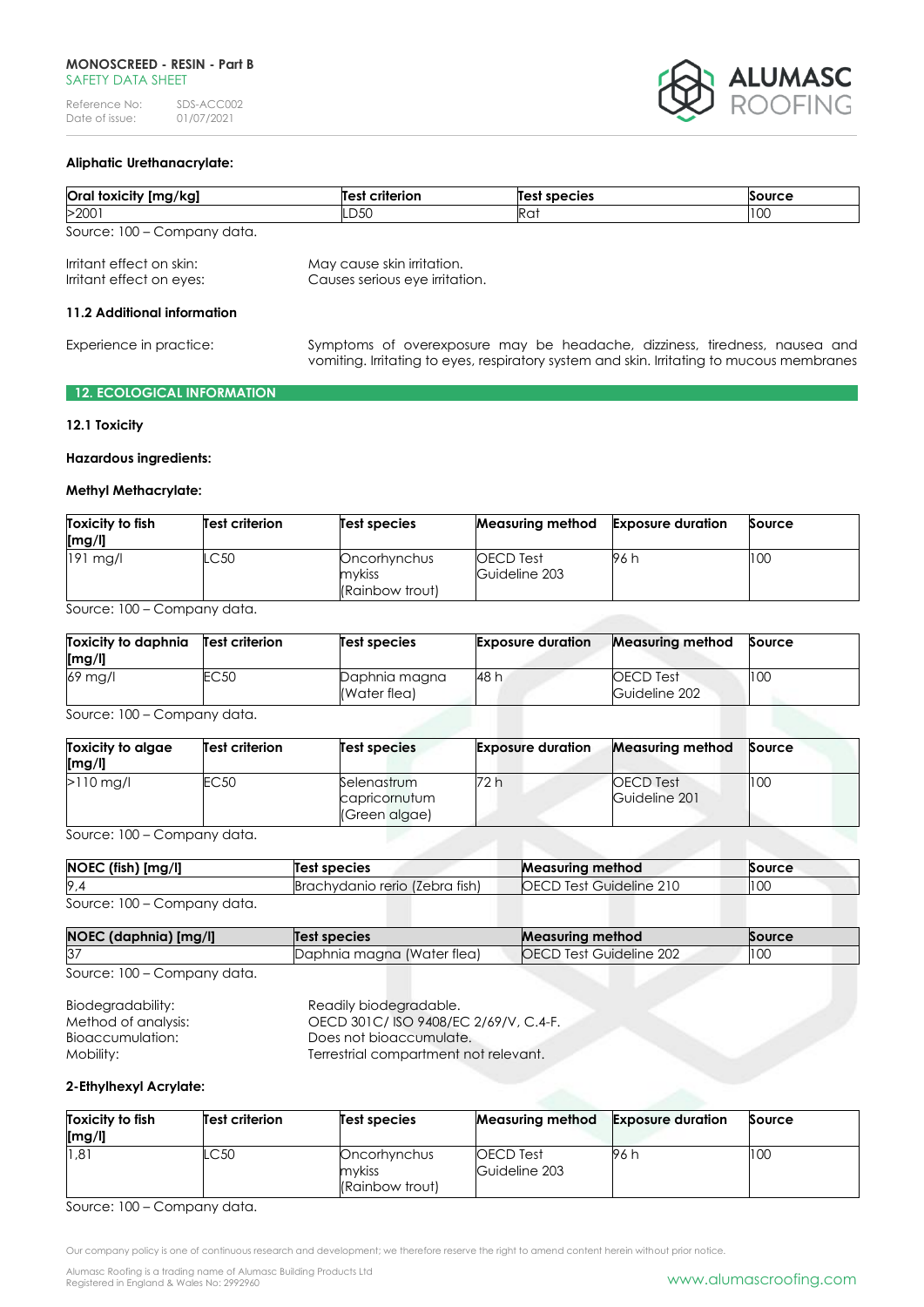#### **MONOSCREED - RESIN - Part B** SAFFTY DATA SHFFT

Reference No: SDS-ACC002<br>Date of issue: 01/07/2021 Date of issue:



| Toxicity to daph-<br>nia [mg/l] | Test criterion | Test species                  | <b>Exposure duration</b> | <b>Measuring method</b>           | Source |
|---------------------------------|----------------|-------------------------------|--------------------------|-----------------------------------|--------|
| 1,3                             | EC 50          | Daphnia magna<br>(Water flea) | 48 h                     | <b>OECD</b> Test<br>Guideline 202 | 100    |

Source: 100 – Company data.

| Toxicity to algae<br>[mg/l] | <b>Test criterion</b> | Test species               | <b>Exposure duration</b> | Measuring method                  | Source |
|-----------------------------|-----------------------|----------------------------|--------------------------|-----------------------------------|--------|
| $11.7^{\circ}$              | ErC50                 | Desmodesmus<br>subspicatus | 72 h                     | <b>OECD</b> Test<br>Guideline 201 | 100    |

Source: 100 – Company data.

| NOEC (algae) [mg/l]         | Test species            | Measuring method               | Source |
|-----------------------------|-------------------------|--------------------------------|--------|
| 0,45                        | Desmodesmus subspicatus | <b>OECD Test Guideline 201</b> | 100    |
| Source: 100 – Company data. |                         |                                |        |

Biodegradability: Readily biodegradable. Bioaccumulation: Bioaccumulation slight, log Pow 4,64.

## **1,1`-(p-Tolylimino)Dipropan-2-Ol:**

| Toxicity to fish [mg/l] | <b>Test criterion</b> | Test species                      | <b>Exposure duration</b> | <b>Source</b> |
|-------------------------|-----------------------|-----------------------------------|--------------------------|---------------|
|                         | $\sim$ 50<br>بانب     | Brachvdanio rerio<br>(Zebra fish) | 96 h                     | 100           |

# Source: 100 – Company data.

| Toxicity to daphnia<br>[mg/l] | <b>Test criterion</b> | Test species                  | <b>Exposure duration</b> | Source |
|-------------------------------|-----------------------|-------------------------------|--------------------------|--------|
| 28,8                          | <b>EC50</b>           | Daphnia magna<br>(Water flea) | 18h                      | 100    |

Source: 100 – Company data.

| Toxicity to algae [mg/l]     | Test criterion | Test species               | <b>Exposure duration</b> | Source |
|------------------------------|----------------|----------------------------|--------------------------|--------|
| 245                          | <b>EC50</b>    | Desmodesmus<br>subspicatus | 77 h                     | 100    |
| $S_0$ uroo: 100 Company data |                |                            |                          |        |

Source: 100 – Company data.

Biodegradability: Poorly biodegradable. Bioaccumulation: No data available.

## **Aliphatic Urethanacrylate:**

| <b>Toxicity to</b><br>daphnia [mg/l] | <b>Test criterion</b> | Test species                        | Source |
|--------------------------------------|-----------------------|-------------------------------------|--------|
| >100                                 | ∼∽∟                   | Water flea<br>maana<br>Dα<br>- 11 U | 100    |
| 0.100                                |                       |                                     |        |

Source: 100 – Company data.

## **12.2 Persistence & degradability**

This preparation contains no substance considered to be persistent, bioaccumulating nor toxic (PBT).

#### **12.3 Other adverse effects**

This preparation contains no substance considered to be persistent, bioaccumulating nor toxic (PBT).

## **13. DISPOSAL CONSIDERATIONS**

## **13.1 Waste treatment methods**

| Disposal considerations:   | According to the European Waste Catalogue, Waste Codes are not product specific,                            |
|----------------------------|-------------------------------------------------------------------------------------------------------------|
|                            | but application specific. The following Waste Codes are only suggestions:                                   |
| Waste code:                | 08 01 11 <sup>*</sup> waste paint and varnish containing organic solvents or other dangerous<br>substances. |
| Uncleaned empty packaging: | The return of packaging material is to be regulated by the Interseroph system.                              |

Our company policy is one of continuous research and development; we therefore reserve the right to amend content herein without prior notice.

Alumasc Roofing is a trading name of Alumasc Building Products Ltd<br>Registered in England & Wales No: 2992960